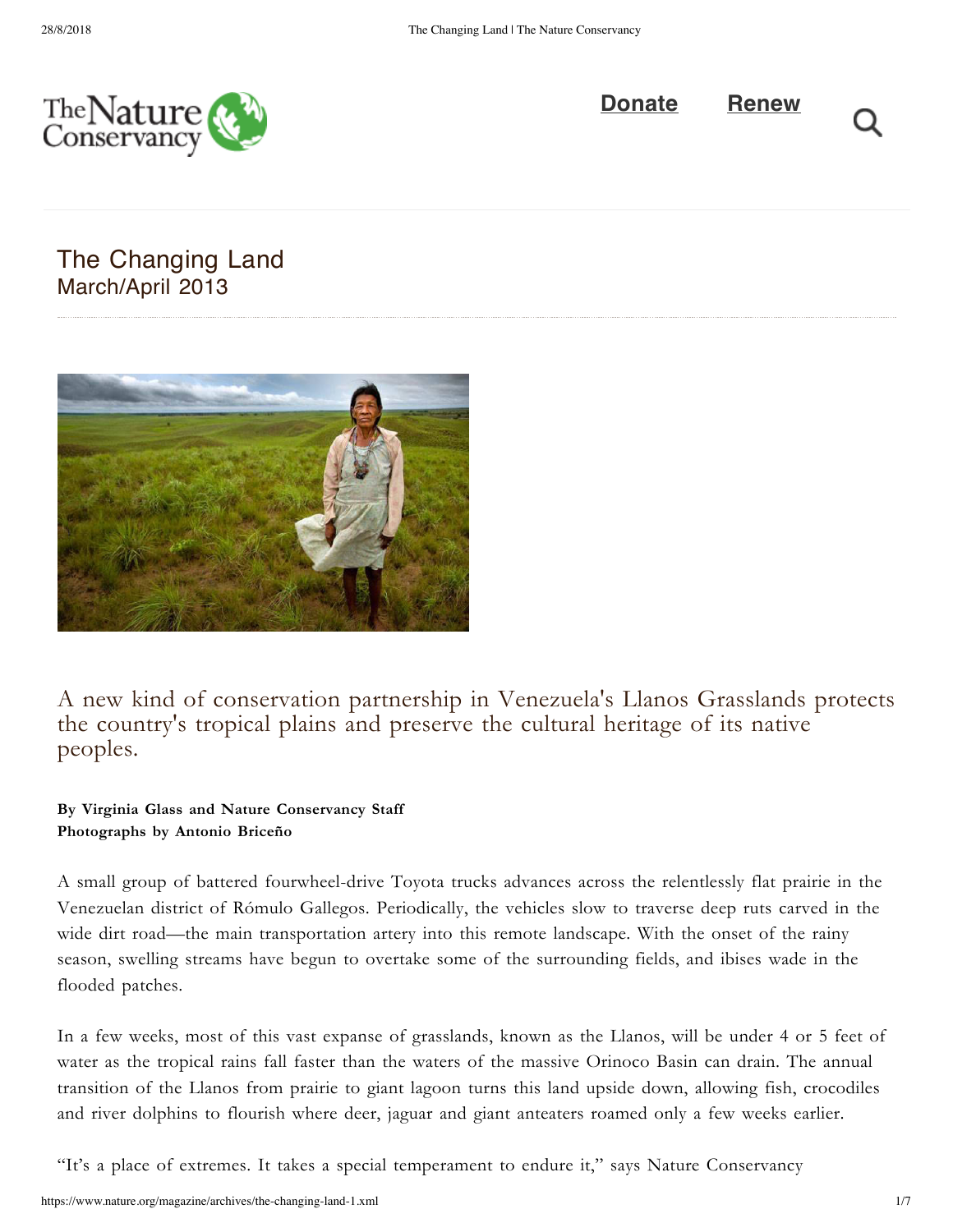### 28/8/2018 The Changing Land | The Nature Conservancy

anthropologist Eduardo Ariza as he wipes the sweat from his forehead. One of the few remaining intact tropical grasslands, it's also a place of rare beauty and rich biodiversity.

Ariza and fellow anthropologist Gabriela Croes are leading this delegation of Conservancy staff and local government officials to the remote outpost of Boca Tronador to meet with the Pumé indigenous group. The visit is part of an innovative effort not just to protect these lands for their ecological importance but to help preserve the cultural heritage of the Llanos as well.

Many indigenous communities in the Llanos traditionally moved in response to seasonal flooding. And this seminomadic history has complicated efforts to determine land rights in the region. "For the Pumé, the land is alive. It belongs to no one," says Croes. "They relate to it as they would with a living person."

But now a new partnership between the Conservancy, the local government and indigenous communities is helping to move things forward by giving the Pumé and other groups in Rómulo Gallegos a greater say in how these lands are managed. It will help protect more than a million acres, says Lila Gil, who directs the Conservancy's work in Venezuela. "This is unique in Venezuela," she says. "We are helping protect this territory from both a cultural and an ecological perspective."

Ariza calls for the trucks to halt where the rutted road ends, and the saddle-sore delegation boards narrow handmade canoes for the remainder of the journey. They float down a tributary of the Orinoco River, eventually arriving at the small Pumé settlement of Boca Tronador.



*Ezequiel Mujica, a member of the Pumé*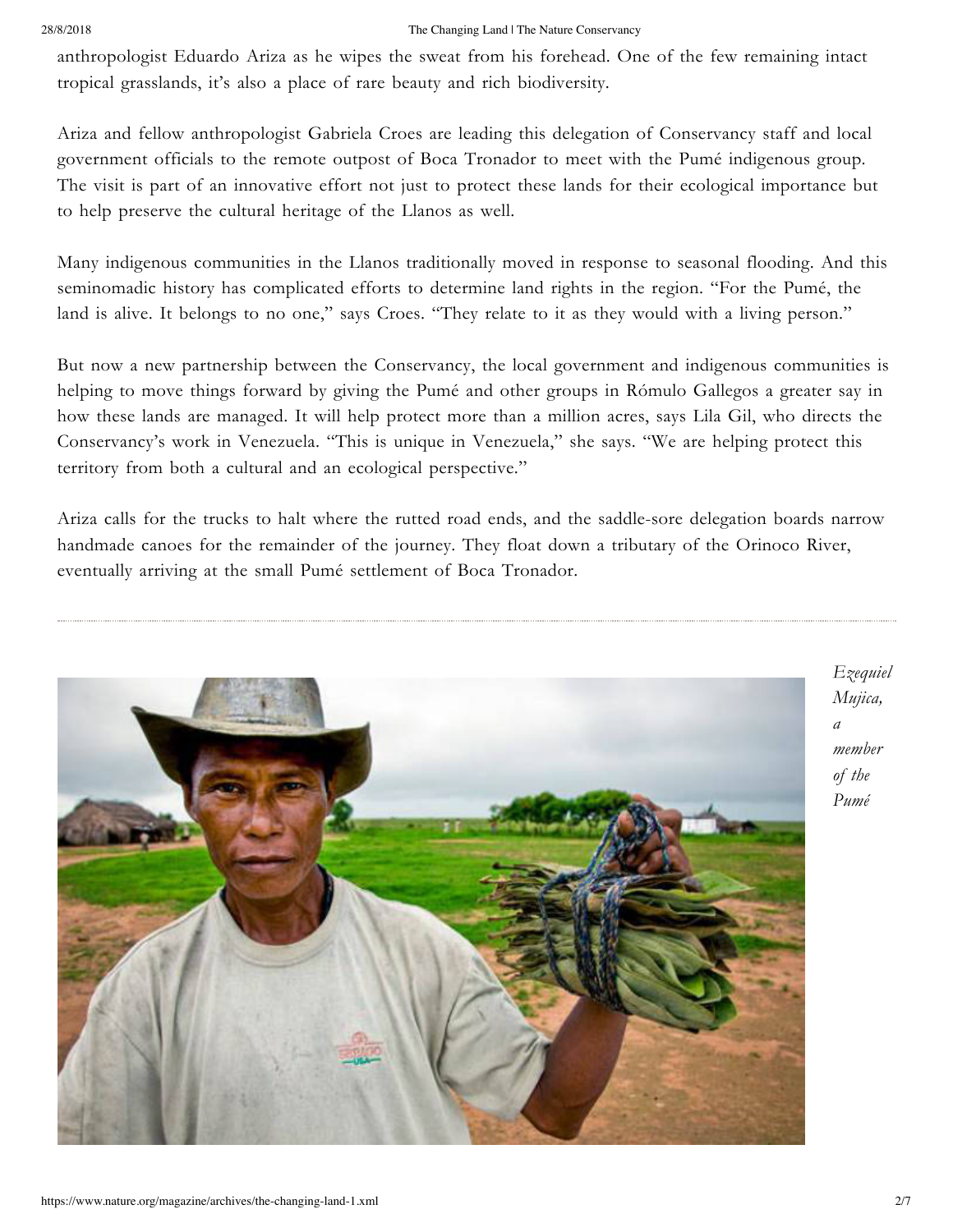indigenous community, shows off a small harvest of tobacco leaves. Indigenous groups here have lived seminomadic lifestyles to *adapt to the extreme seasonal swings from drought to flood. © Antonio Briceño*

When Venezuelan President Hugo Chavez was first elected in 1998, he instituted changes to the country's national constitution to strengthen the rights of indigenous groups. The constitution now mandates indigenous representation at all levels of government, as well as cultural protections and recognition of ancestral lands. But over the past decade, federal land-reform efforts have not gained much traction.

Starting about four years ago, Ariza, Gil and other Conservancy staff began working on an idea to jumpstart some of those stalled efforts—this time by collaborating with local governments. The idea received financial support from the European Union, the oil company Total de Venezuela and the United Nations' Global Environment Facility.

Although most land in Venezuela is privately owned, large blocks of territory are publicly controlled for communal use. Elected officials in the municipalities—equivalent to counties in the United States—have broad sway over deciding how these lands can be used and developed.

"We have been working on the local level to get some of the Llanos rezoned as 'Area de Patrimono Natural y Cultural,'" says Gil, naming a designation for lands that are managed with natural and cultural conservation in mind.

In the municipality of Rómulo Gallegos—a 4,700-square-mile municipality nearly the size of Connecticut the Conservancy found an unexpected ally in Leopoldo Estrada, an agricultural engineer who was elected mayor eight years ago. Estrada determined he would try to turn Rómulo Gallegos into Venezuela's first green municipality.

But transforming his vision into reality was another matter. "This municipality had the political will," says Gil, "but at the technical, scientific and administrative level, Rómulo Gallegos was lacking the expertise the Conservancy could offer."

Estrada asked the Conservancy to help pull together a zoning plan, required by Venezuelan law, for the entire municipality. The plan would determine which areas might be developed and which should be set aside and protected.

Led by Ariza, the Conservancy's team worked for about 18 months conducting workshops with people across the municipality. The team met with indigenous groups, ranchers, city offi cials, business groups, scientists and other stakeholders to map activities and document how people were using the land.

From the outset, Estrada emphasized the importance of involving indigenous communities like the Pumé, Cuiba and Capuruchanos. "[They] are crucial actors in this process, and their vision needs to be incorporated into any plan," he says. "Where we see merely a 'moriche' palm tree, they see half of what they need for sustenance."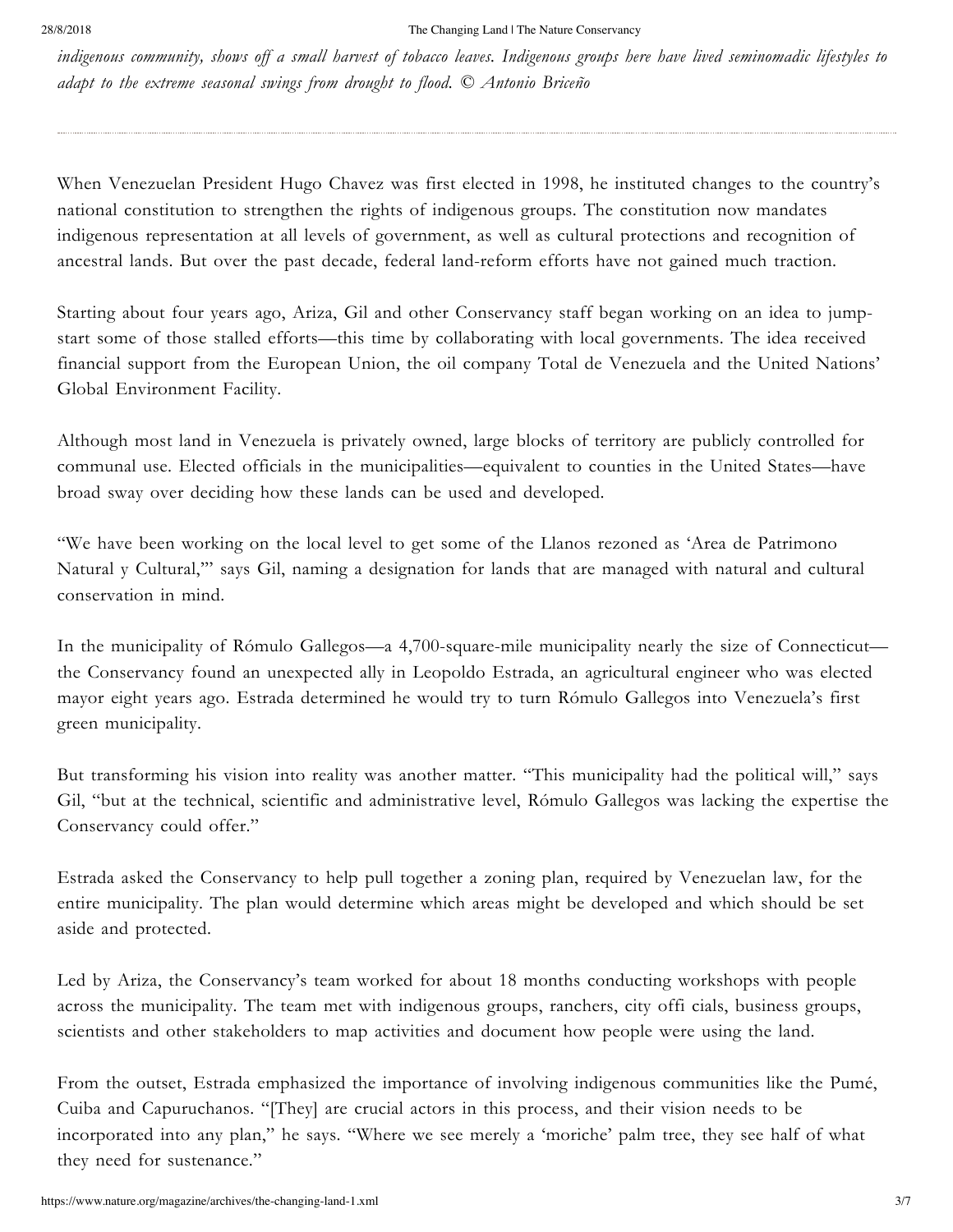

*Conservancy researchers met with indigenous groups in Rómulo Gallegos to document their use of the land. What emerged was a more complete understanding of the residents within these ofthidden communities, including families, workers, tradespeople and many others who are preserving traditions of the Llanos, a region known for its music and food. © Antonio Briceño*

When they arrive in Boca Tronador, Ariza and his team begin meeting with the Pumé people to learn about their customs and understand how they relate to their lands in the Llanos. That night, they attend a 'tonhé' ceremony that is supposed to heal the sick and restore equilibrium to the land. The Pumé sing of a lonesome sand dune, or 'medano,' in the middle of prairies that extend endlessly into the horizon, a place where the Pumé hunt armadillos.

The day after the tonhé ceremony, Croes, Gil, Estrada and Ariza meet with village elders and several bilingual members of the village to chart the past and future use of these lands. Toyakö, a young schoolteacher and one of the few Pumé who are literate and bilingual, helps draft maps and a seasonal calendar based on the information shared by the older members of the group.

"This is the time of fl ooding," says Toyakö. "The 'cabrillas'—the small goats—go into hiding, and soon food will be scarce. This is the time we collect palm seeds and caiman for food." Other areas hold historical and religious signifi cance, including a sacred lagoon where their mother-like deity dwelled and where they once fi shed. But this area has become a cattle ranch, where the Pumé have no access.

Nothing about this gathering is quick or easy. There are local beliefs that need to be understood and respected. And concerns are raised about the need for economic opportunities in this community. Finally, after hours of careful discussion, Croes and Ariza succeed in helping to pull together maps of the territory based on the input of several Boca Tronador elders. But as willing as they might be to share parts of their culture, some indigenous knowledge is simply off-limits. "What is sacred cannot be told," says Alicia, a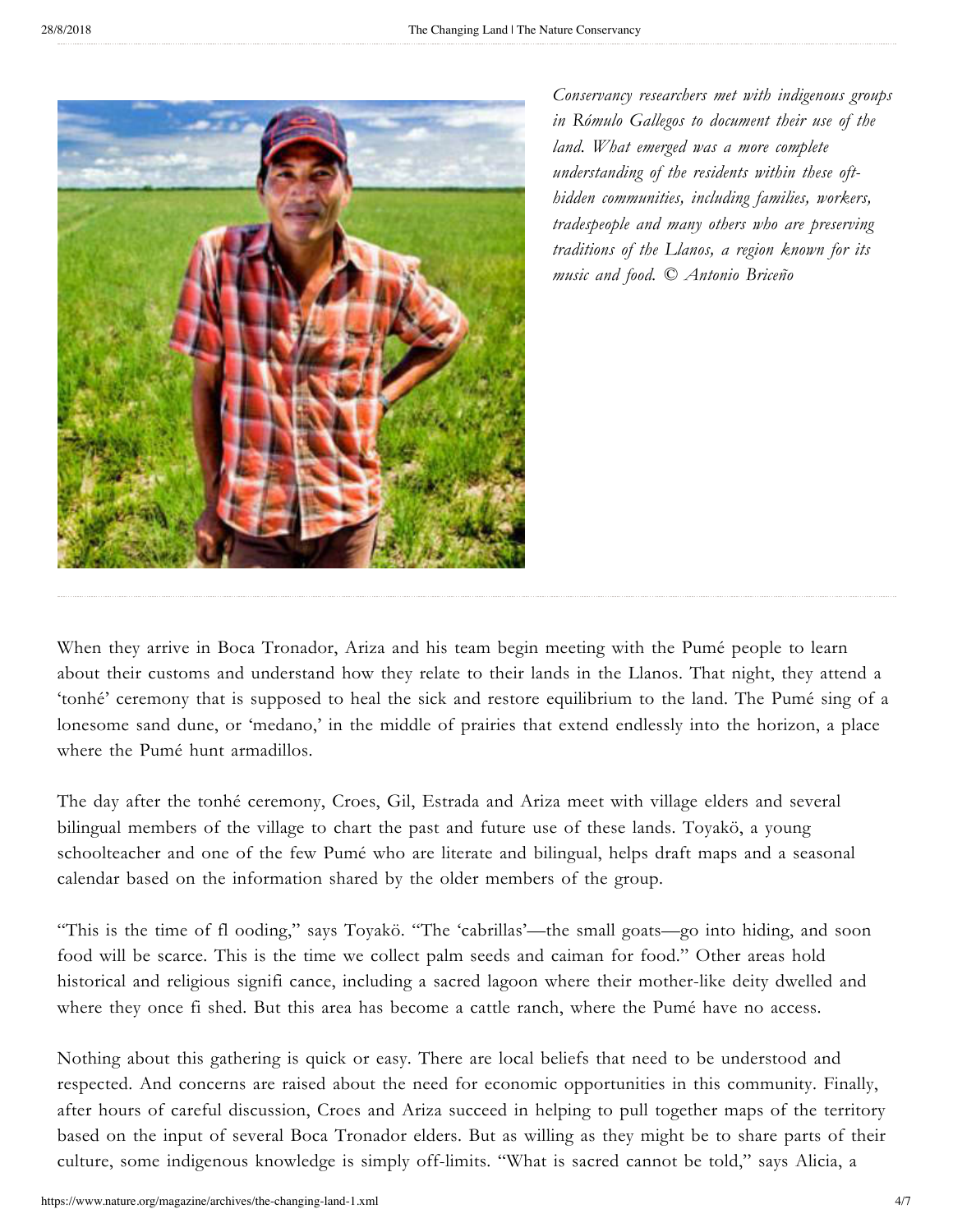Pumé woman who has served as translator.

Still, the maps will inform efforts to protect parts of this region. And the mapping project also has helped encourage a new generation of Pumé to search for their history. "We want to move forward, but without forgetting who we are," says Toyakö.



*Venezeula's llanos grasslands--a region known for its music and its food. © Antonio Briceño*

When the Conservancy team returns from Boca Tronador, the research and maps facilitated by Ariza and Croes are merged with data from the past 18 months of meetings and workshops throughout Rómulo Gallegos. Together, they identify the areas that local land users want to protect—as well as areas where ranching and other types of economic development are the priority.

With the data in hand, the team works with Mayor Estrada, land users and the municipality's legislative chamber to facilitate a zoning plan for future use of the lands.

In December, Estrada signs an agreement to designate more than 40 percent of the municipality—an area totaling more than 1.2 million acres—as ecological and cultural conservation zones.

"This is very different from the way things are normally done in Venezuela and many other countries,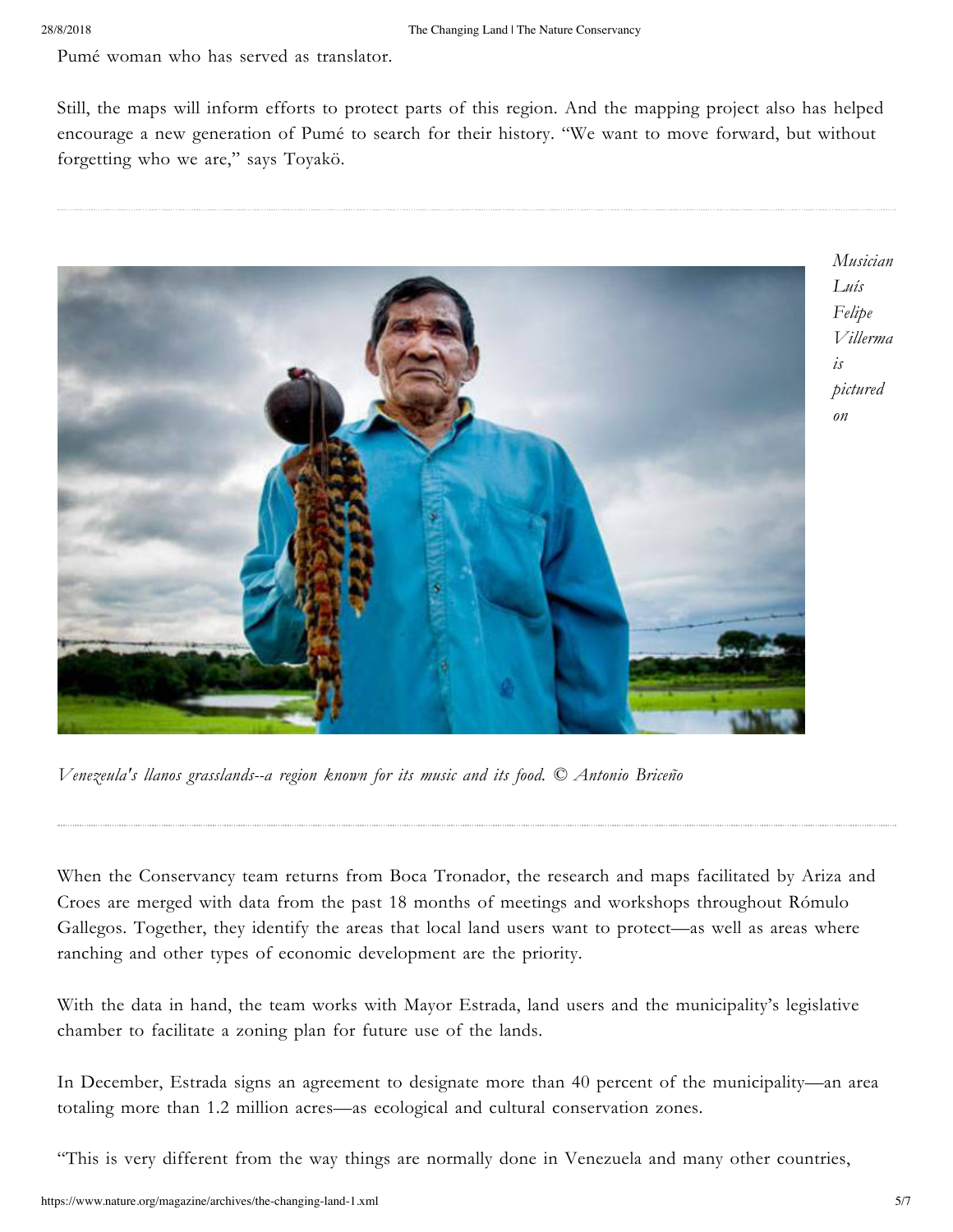### 28/8/2018 The Changing Land | The Nature Conservancy

where the central government usually decides where a cattle-ranching or agribusiness project will go. It is often a top-down approach," says Gil. "We changed that here—with cultural diversity and ecological values being integrated in a fully participatory process." Ultimately the zoning designations were the result of community input and had to be agreed on by land users, businesses, the government and other stakeholders. And future investments in this new zone must take natural and cultural conservation into consideration.

In addition to protecting sensitive habitats, the agreement has created a new way for indigenous groups to work with the government. Even though many locals do not own the community lands they inhabit, they now have a strong voice in how that land is used.

The zoning agreement has broken new political ground in Rómulo Gallegos, and the effects may be felt elsewhere in the Llanos. The land office in the Venezuelan Ministry of Environment asked the Conservancy to help systematize the methods used in Rómulo Gallegos for possible replication elsewhere in the country. This project may set the basis for future land discussions around the country.

"Throughout this process, we established a way for all the groups involved to understand and recognize the cultural and ecological effects of land use that were invisible before," says Gil. "For the first time, these indigenous groups' territorial aspirations are being heard."

Once again, seasons change in this part of the Llanos.